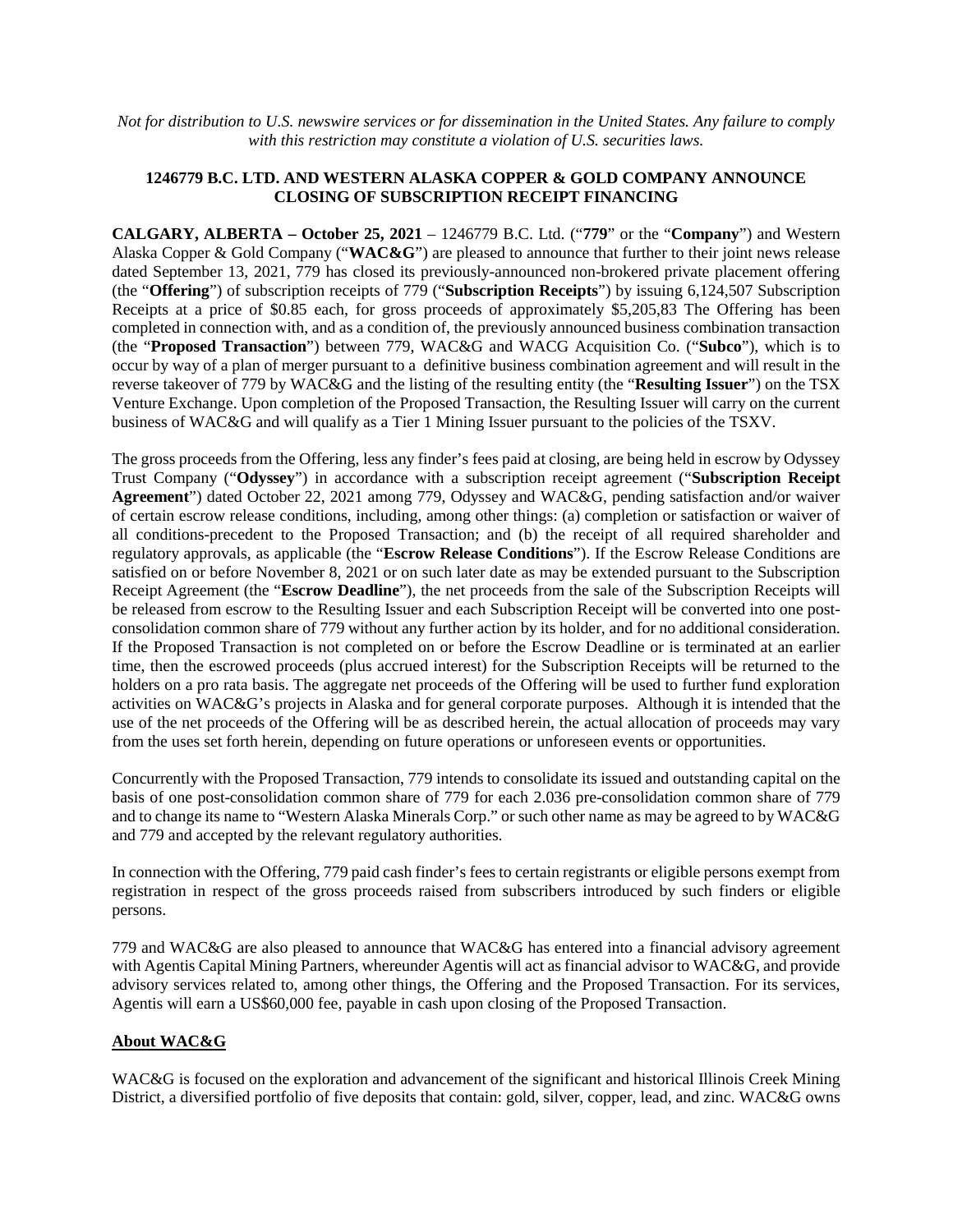100% of the rights in and to the assets and claims in the Illinois Creek Mining District, totaling 308 State of Alaska mining claims and covering 49,280 acres.

BD Resource Consulting, Inc. has prepared a technical report in respect of the Project dated effective January 15, 2021, which report was prepared in accordance with National Instrument 43-101 - *Standards of Disclosure for Mineral Projects* (the "**NI 43-101 Report**"). A copy of the NI 43-101 Report is available for review under 779's profile at www.sedar.com.

For additional information related to WAC&G and the Project, please see the joint news release of 779 and WAC&G dated May 25, 2021.

### **Additional Information**

Additional information concerning the Proposed Transaction, 779, WAC&G and the Resulting Issuer will be provided in subsequent news releases and in 779's listing application to be filed in connection with the Proposed Transaction, which will be available under 779's SEDAR profile at www.sedar.com.

None of the securities to be issued in the Offering or to be issued pursuant to the Proposed Transaction have been or will be registered under the United States Securities Act of 1933, as amended, or any state securities laws, and any securities issued pursuant thereto will be issued in reliance upon available exemptions from such registration requirements. This news release does not constitute an offer to sell or the solicitation of an offer to buy any securities.

# **About 779**

779 is a company formed pursuant to the laws of British Columbia and is a reporting issuer in the Provinces of Alberta and British Columbia. Immediately prior to completion of the Offering, 779 had issued and outstanding, 3,000,000 common shares of 779 and 75,000 incentive stock options to acquire 75,000 common shares of 779 at a price of \$0.10 per share which options shall be exercised prior to completion of the Proposed Transaction.

For further information:

1246779 B.C. Ltd. James Ward, Director Phone: 416-897-2359 Email: james@wardfinancial.ca

Western Alaska Copper & Gold Company Kit Marrs, President Email: kit@wacg.rocks

### *Neither TSX Venture Exchange nor its Regulation Services Provider (as that term is defined in the policies of the Exchange) accepts responsibility for the adequacy or accuracy of this release.*

*Completion of the Proposed Transaction is subject to a number of conditions, including but not limited to, Exchange acceptance and obtaining all required shareholder approvals. There can be no assurance that the Proposed Transaction will be completed as proposed or at all.*

*Investors are cautioned that, except as disclosed in the listing application to be prepared in connection with the Proposed Transaction, any information released or received with respect to the Proposed Transaction may not be accurate or complete and should not be relied upon.*